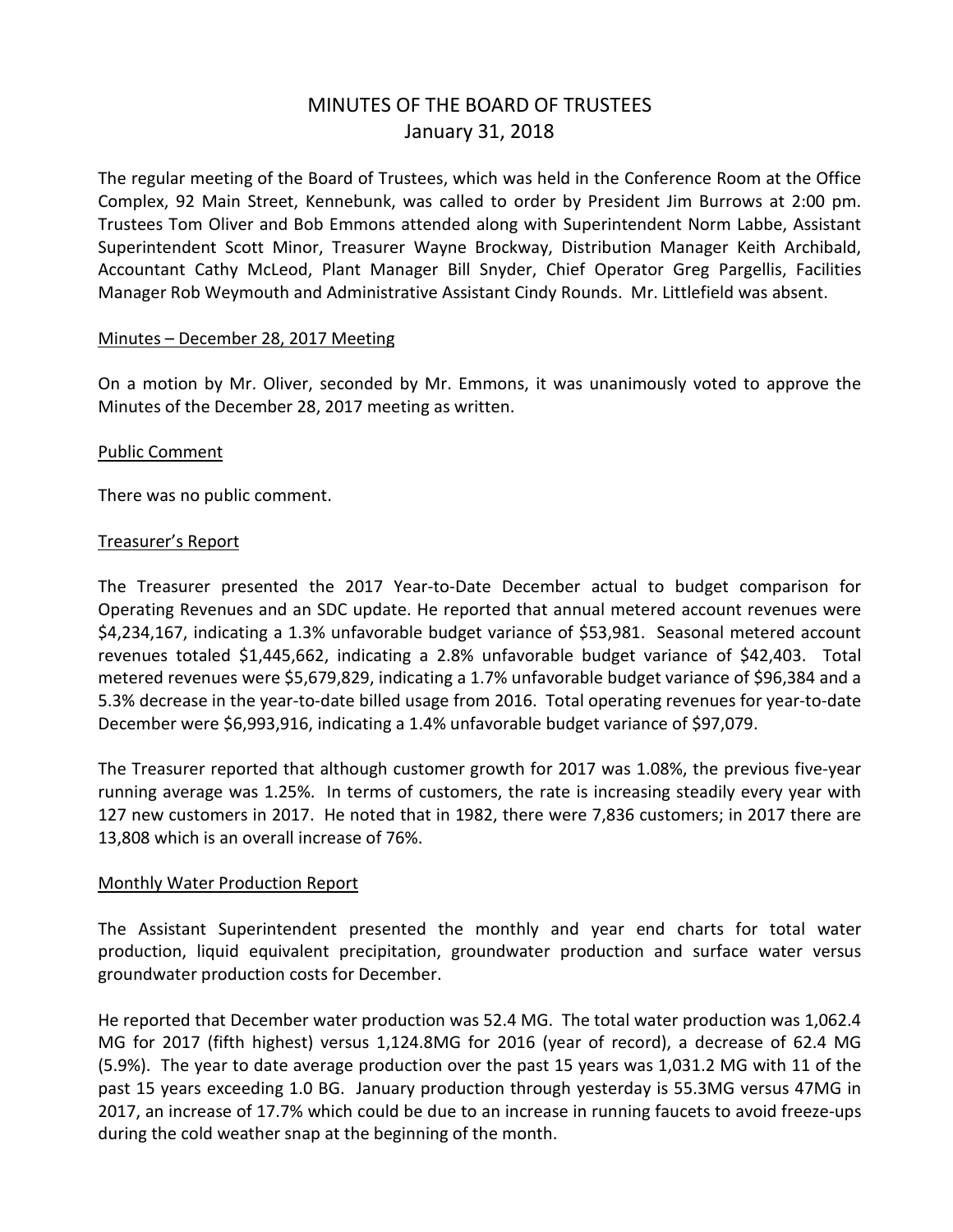Liquid precipitation in December was 2.80" (the lowest in 15 years) for a total of 48.19" year to date, which is 2.28" above the same period for 2016.

In December, 52.4 MG of surface water was produced. He noted the big reduction in the groundwater production totals for 2016 versus 2017 as a result of not running the Kennebunk River well.

The Assistant Superintendent noted that the year-end blended chemical costs increased to \$176.69 per MG in 2017 (from \$127.82 in 2016) due to the increase in surface water.

The Board's attention was drawn to a graph illustrating the water main leak history from 1994 to present. The Assistant Superintendent reported that there were 12 breaks totaling an estimated 13.9MG of water loss that included a long-term leak on Mast Cove Lane (2" main) adjacent to the Kennebunkport Library which attributed approximately 7.3 MG toward that total.

# AMI Meters

The Treasurer reported that in 2017, a total of 2,864 AMI meters (4167 cumulative totalrepresenting 30% of all District metered accounts) have been installed through yesterday; 216 so far in January. Mr. Oliver shared the pleasant experience his daughter had with District staff during her AMI meter changeover.

# Kennebunk River Well

The Superintendent provided an update on the PFAS issue and on-going pilot studies to remove PFAS using granulated activated carbon (GAC). He reported that the pilot studies are working out as planned, with some of the carbon performing better than others. Assuming the water that is being used in the pilot studies is similar enough to what is to be treated on a full-scale basis, it currently appears that the useful life of the carbon will be approximately nine to twelve months.

The Superintendent outlined how the public is being informed about the PFAS topic. On January  $11^{\text{th}}$ he introduced it in a Rotary meeting presentation and followed it up with an interview with the York County Coast Star which published an article. Also, an article in the current issue of the District's newsletter headlines the subject; the website is being updated with an abundance of information; and he'll be presenting the PFAS topic at a technical session at the Maine Water Utilities Association Annual Meeting on February 7th.

He noted that plans for a full scale pilot are gearing up, utilizing a pressure filtration system. The concept of a gravity filtration system will be reconsidered upon reviewing the results of the full-scale pilot. In the next week or so, proposals will be solicited from vendors who can provide the pressure filters on a lease-to-purchase basis. The goal is to be on-line by mid to late May.

# Fletcher Street Booster Station

The Superintendent reported that the masonry is being installed. A few changes have been made to the architect's design to make the windows more similar to the adjacent Kennebunk High School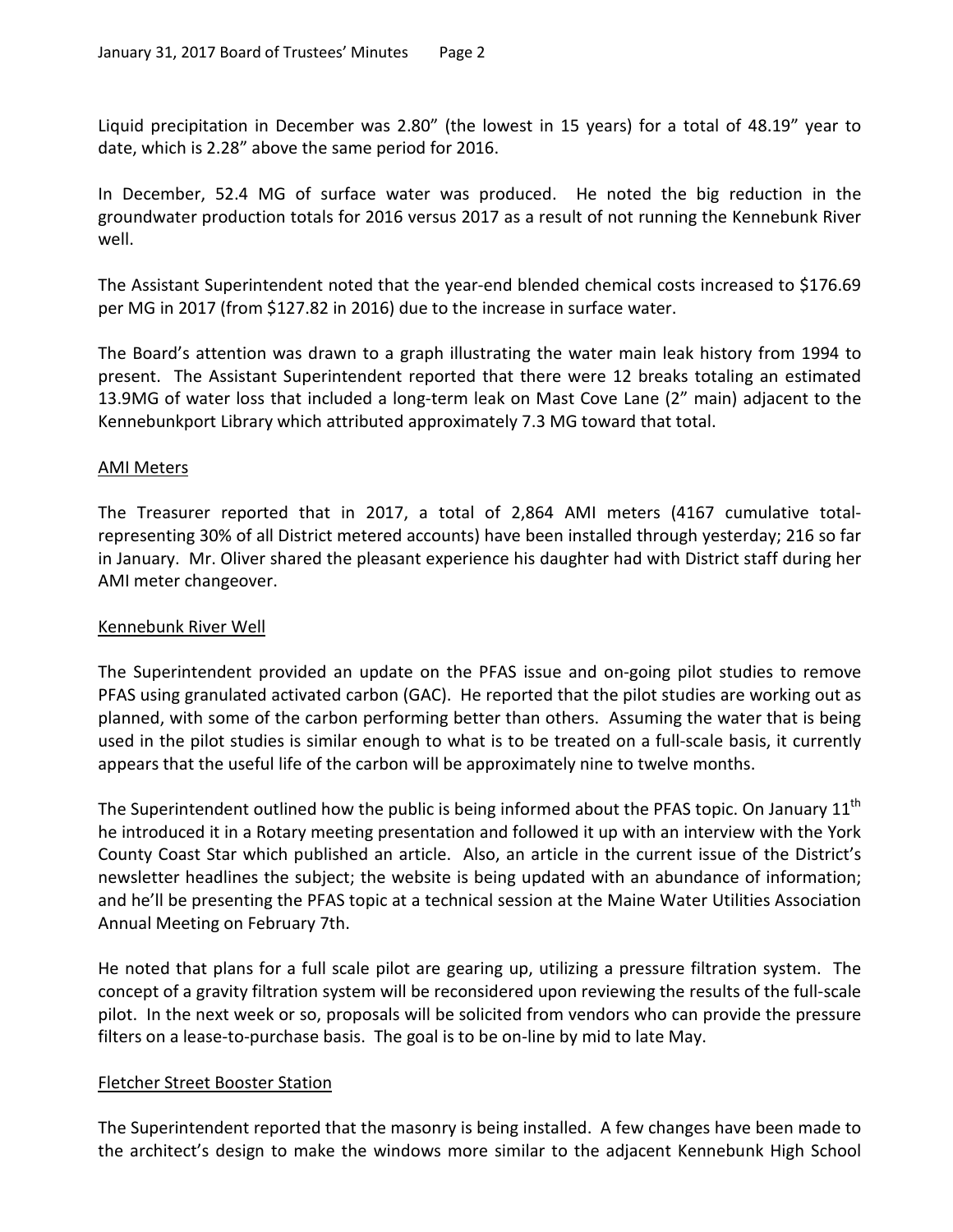windows. The Treasurer is anticipating the initial reimbursement request (\$75,000) from RSU21 this week.

# Lagoon Drainage Project

The Assistant Superintendent reported that the crew had an opportunity to spend a few days on project. Approximately 700' remains to be installed, which he anticipates will be completed by the end of February should site conditions cooperate. Final grading, along with loaming and seeding will be undertaken in the spring. The crew is still experiencing a high water table, which has substantially retarded progress.

# Proposed Water Rate Adjustment

The Treasurer reported that since the last meeting he filed a request with the Maine PUC for a 6.6% upward adjustment for metered revenues and fire protection rates. In addition to a notice published in the newspaper, an informational letter was sent to ratepayers explaining the purpose of the rate increase and inviting them to attend the February  $13<sup>th</sup>$  public hearing at the Brick Store Museum Resource Center.

He summarized a chart that illustrated the District's long-term debt versus annual revenue comparison from 1982 through 2017. Currently, 12% of the District's revenues are spent on debt cost, compared to a high of 70.2% in 1984. The Superintendent elaborated further on the trends shown in the chart. The chart has also been included in the newsletter.

# Technical Services Position Replacement

The Superintendent was pleased to report that a candidate with a professional engineering license has been offered employment as the District's Engineer. Jamie Paschal is completing a background check and post-offer medical tests and is anticipated to start the week of February  $19^{th}$ .

#### Winter 2018 Newsletter

The Superintendent reported that the Newsletter is at the printer's.

# New Distribution Department Building

The Superintendent reported that he and the Assistant Superintendent met with the Distribution staff to collaborate on the design of the new Distribution Department building adjacent to the Pipeyard building. The outcome was the development of an interesting design that incorporated many of the crew's suggestions and ideas. The filling station utilized by water haulers will also be incorporated into the new project for year round use.

# Approval of a Private Line as a Main Extension – Webhannet Place, Kennebunk

In 1987 private 8" PVC water line of 300 feet in length was installed to and alongside of the Webhannet Place office building. At that time it was understood that subsequent phases of the Webhannet project may require that the 8" line may be considered as an extension. As a result, the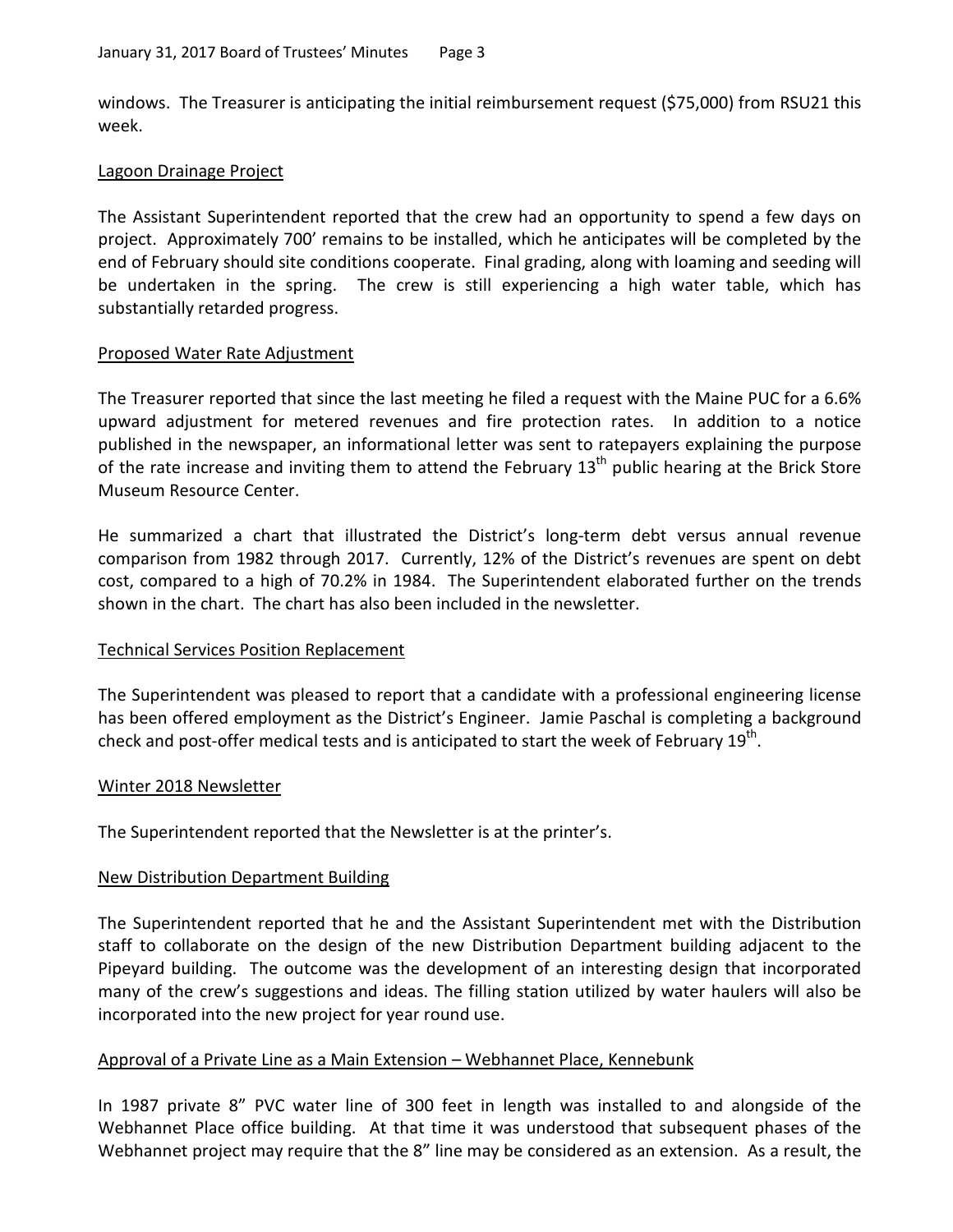8" line was installed in accordance with District main extension specifications. Being that a subsequent phase of this project is now being proposed, this line must first be accepted as a District-owned main, in order for the proposed extension to connect to.

It is recommended that the District accept the existing 8" PVC water line, which connects to the District's water main along York Street and extends 300' southeasterly across York Street and along Webhannet place, as a District-owned main, pending the receipt of a suitable easement from the owner, Cottage Advisors, LLC, their successors or assigns. Reference is made to Sheets 1.2 and 2.1 of a set of plans entitled SITE AND SUBDIVISION PLAN, WEBHANNET PLACE VILLAGE, YORK ST. (US ROUTE1), KENNEBUNK, ME. – prepared for Cottage Advisors, LLC – last revised 08/4/17.

On a motion by Mr. Oliver, seconded by Mr. Emmons, it was unanimously voted to approve the private line, installed in 1987, as a main extension pending the receipt of a proper easement.

# Main Extension – Webhannet Place, Kennebunk

Connecting to the end of the existing 8-inch main along Webhannet Place in Kennebunk at a point approximately 250 feet southeasterly of the intersection of Webhannet Place and York Street, install approximately 160 feet of 8-inch main southwesterly along Webhannet Place, ending at the intersection of Webhannet Place and an unnamed private way.

Reference is made to Sheets 1.2 and 2.1 of a set of plans entitled SITE AND SUBDIVISION PLAN, WEBHANNET PLACE VILLAGE, YORK ST. (US ROUTE1), KENNEBUNK, ME. – prepared for Cottage Advisors, LLC – last revised 08/4/17.

The applicant, Cottage advisors, LLC, will be required to deposit \$5,280, plus furnish all trench, all material and all labor to complete the installation in accordance with Water District specifications.

On a motion by Mr. Oliver, seconded by Mr. Emmons, it was unanimously voted to approve the 160' main extension as presented.

# Personnel Policies and Procedures Revisions

The Superintendent provided a summary of the revisions being presented. The revisions comprised primarily of updates, a new policy recommended by the District's HR consultant and various clarifications to existing language. The only proposed change that relates to a benefit is the change in Policy No. 133, whereby an employee may utilize accrued sick leave after one month of employment rather than after six months.

On a motion by Mr. Oliver, seconded by Mr. Emmons, it was unanimously voted to accept the revisions as presented.

# Employee Wages and Benefits

The Superintendent reported that the CPI for the end of 2017 was 2.11%, as compared to 2.07% for 2016 and 0.73% for 2015. A somewhat related figure is the increase in 2018 health insurance premiums (6%), which for a District employee on the family plan, will increase their (net, after tax)